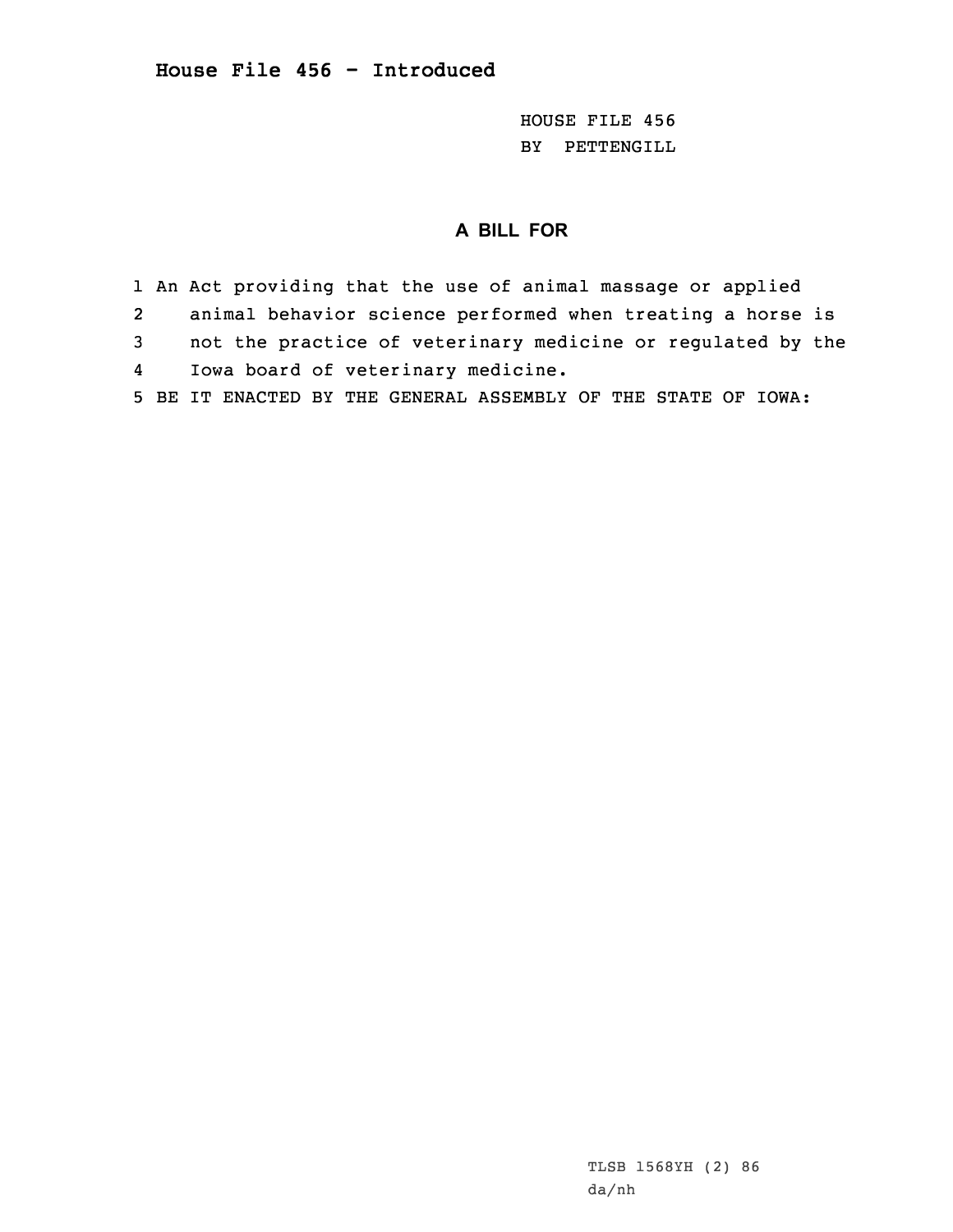1Section 1. Section 169.3, subsection 10, Code 2015, is 2 amended to read as follows:

<sup>3</sup> 10. *a. "Practice of veterinary medicine"* means any of the 4 following:

 *a.* (1) To diagnose, treat, correct, change, relieve or prevent, for <sup>a</sup> fee, any animal disease, deformity, defect, injury or other physical or mental conditions or cosmetic surgery; including the prescription or administration of any drug, medicine, biologic, apparatus, application, anesthetic, or other therapeutic or diagnostic substance or technique, for <sup>a</sup> fee; or to evaluate or correct sterility or infertility, for <sup>a</sup> fee; or to render, advise or recommend with regard to any of the above for a fee.

14 *b.* (2) To represent, directly or indirectly, publicly or 15 privately, an ability or willingness to do an act described in <sup>16</sup> paragraph *"a"* subparagraph (1).

 *c. b.* To "*Practice of veterinary medicine"* includes the use of any title, words, abbreviation, or letters in <sup>a</sup> manner or under circumstances which induce the belief that the person using them is qualified to do any act described in paragraph 21 *"a"*.

22 *c. "Practice of veterinary medicine"* does not include the use 23 of animal massage or applied animal behavior science performed 24 solely for purposes of treating <sup>a</sup> horse as provided in section 25 169.4A.

26 Sec. 2. NEW SECTION. **169.4B Exclusions —— animal massage or** 27 **applied animal behavior science.**

 1. The use of animal massage or applied animal behavior science performed solely for purposes of treating <sup>a</sup> horse shall not be regulated by the board. <sup>A</sup> person who performs such animal massage or applied animal behavior science shall not be subject to the provisions of this chapter.

33 2. *a.* The use of animal massage shall be limited to doing 34 any of the following:

35 (1) Manipulating the muscle or connective tissue of the

-1-

LSB 1568YH (2) 86 da/nh 1/3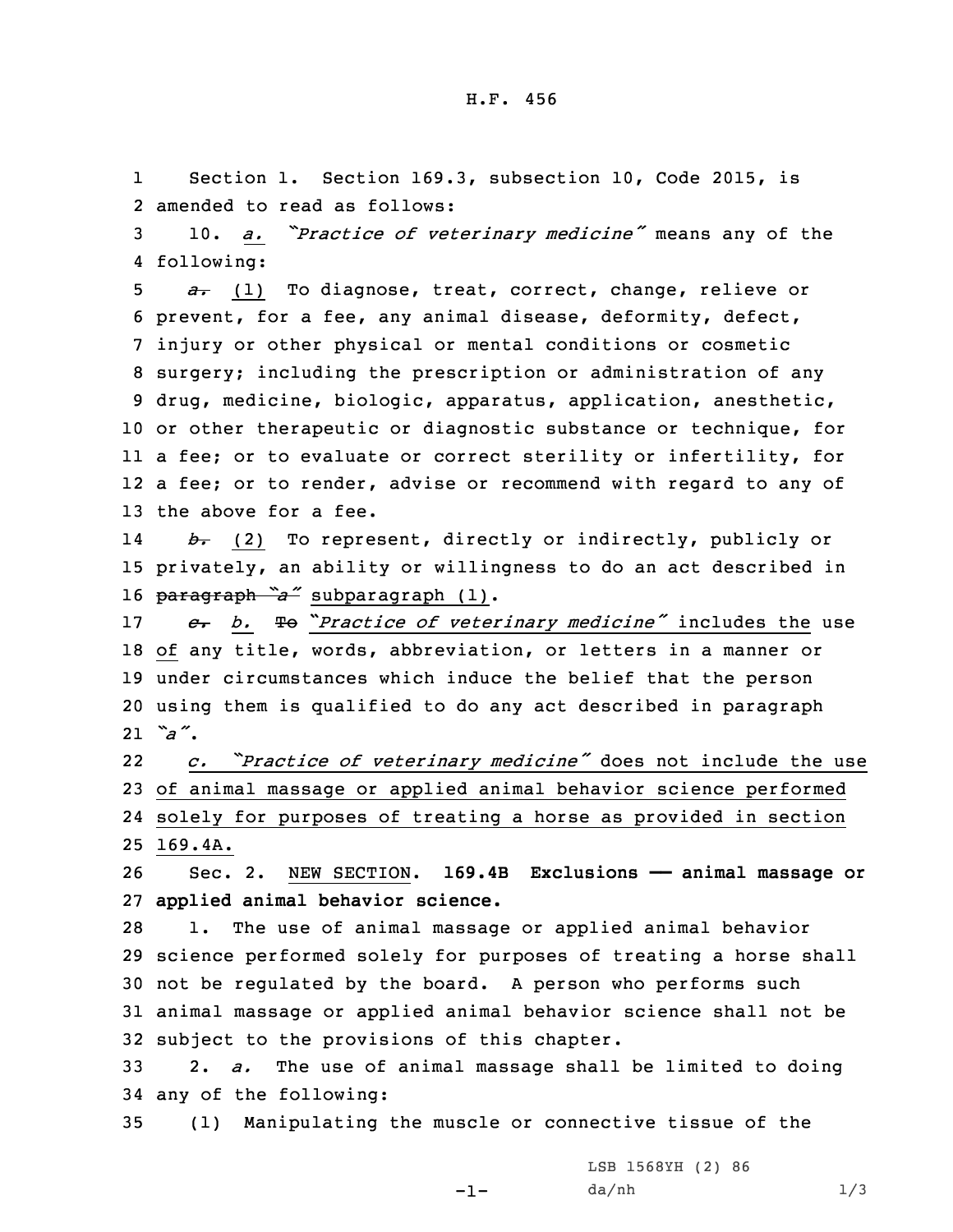1 body, excluding osseous tissue.

2 (2) Treating the muscle tonus system for the purpose of 3 enhancing health or muscle relaxation.

4 (3) Increasing range of motion, reducing stress, relieving 5 pain, or improving circulation.

 *b.* The use of animal massage includes but is not limited to myotherapy; massotherapy; therapeutic massage including hydrotherapy, and superficial hot or and cold applications; vibration or topical applications; or the use of <sup>a</sup> device that mimics the actions of the human hand when performing <sup>a</sup> function described in paragraph *"a"*.

12 3. The use of applied animal behavior science must utilize <sup>a</sup> 13 technique that evaluates or modifies animal behavior, assesses 14 behavioral pathology, or provides socialization training.

15 4. The use of animal massage or applied animal behavior 16 science does not include any of the following:

17 *a.* An accepted livestock management practice.

18 *b.* The diagnosis or treatment of <sup>a</sup> physical or mental 19 disease, deformity, defect, wound, laceration, bone dislocation 20 or fracture, or an injury to <sup>a</sup> cell, organ, or blood vessel.

21 *c.* An adjustment or manipulation of any articulation of the 22 animal's spine.

23 *d.* Acupuncture involving the use of needles.

24*e.* The administration or prescription of drugs.

25 EXPLANATION

26 **The inclusion of this explanation does not constitute agreement with** <sup>27</sup> **the explanation's substance by the members of the general assembly.**

 This bill provides that the use of animal massage and applied animal behavior science performed solely for purposes of treating <sup>a</sup> horse is not considered as part of the practice of veterinary medicine. Its use is not regulated by the Iowa board of veterinary medicine, and <sup>a</sup> person who performs animal massage or applied animal behavior science is not subject to the "Iowa Veterinary Practice Act" (Code chapter 169). The bill provides that animal massage must involve manipulating

 $-2-$ 

LSB 1568YH (2) 86  $da/nh$  2/3